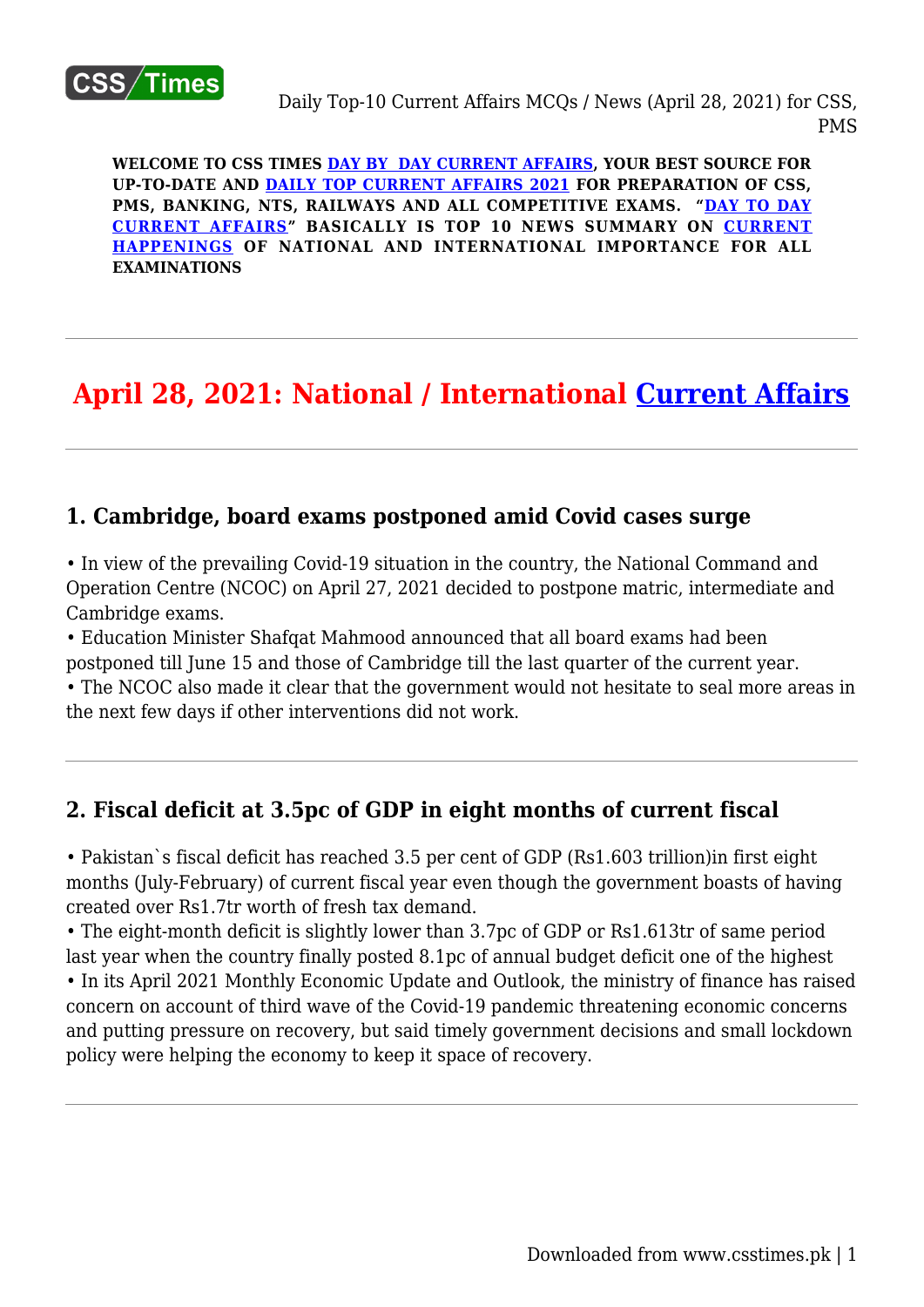

# **3. Pak-Afghan border reopened**

• Pakistan`s border with Afghanistan at Chaman reopened on April 27, 2021 after a flag meeting between officials from the two sides.

• The border was closed after Afghan security forces had objected to erection of a fence near a border village.

• Pakistan has been erecting a fence at its border with Afghanistan for more than two years and around 90 per cent work on it has been completed. The remaining work is expected to be completed in the next couple of months.

• Pakistan is also erecting a fence along the border with Iran

## **4. Internet freedom declined in Pakistan in 2020, says report**

• Internet freedom in Pakistan declined dramatically in 2020 due to increased blocking of political, social and cultural websites by the government, beefed-up operationalisation of an undeclared policy of connectivity restrictions and increased disinformation and weaponisation of the cybercrime law as a tool.

• This is the crux of the findings of the `Annual Pakistan media legal review 2020` report launched by the Institute for Research, Advocacy and Development (IRADA) to commemorate the World Press Freedom Day on May 3

## **5. Pakistani art export grows enormously amid Covid**

• The coranavirus pandemic has badly affected, in some cases destroyed, the economies of many countries. Although Pakistan has, so far, kept its head above water, the situation with another lockdown likely to be imposed is still a little difficult to control. Experts in financial matters are keeping an eye on the country`s exports upon which its economy depends to a great extent. But much to the surprise of many, pleasantly at that, something positive has emerged in terms of numbers and in a field that not an awful lot of business analysts would expect Pakistan to do well in: art.

• In the ongoing fiscal year, as per data provided by the State Bank of Pakistan (SBP) on Monday, the country`s export of works of art, collector pieces and antiques has increased exponentially. Even a cursory look at the figures will make practitionersand lovers of art in our part of the world feel mighty proud of ourselves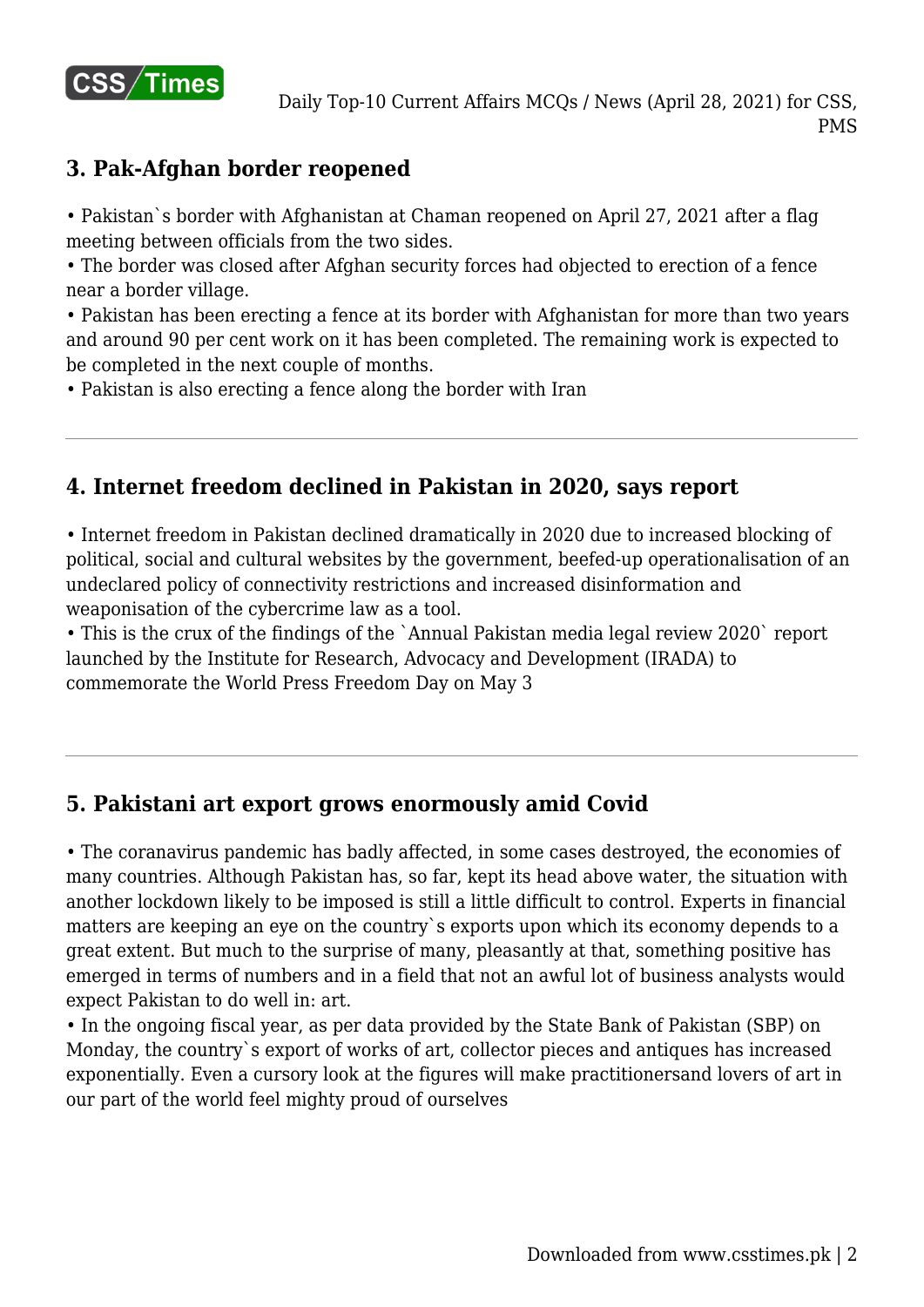

# **6. China, five S. Asian nations ponder over cooperation during pandemic**

• Foreign Ministers of China and five South Asian countries including Pakistan on April 27, 2021 held their virtual dialogue on promoting cooperation against Covid-19 pandemic.

• The meeting was part of the series of meetings hosted by China since July last year on cooperation against the pandemic and economic revival. The meetings are being seen as Beijing`s fresh outreach to the region.

• Besides Pakistan and China, the other countries that participated in the meeting were Afghanistan, Nepal, Sri Lanka and Bangladesh

## **7. Guerillas capture Myanmar army base; junta replies with air strikes**

• Ethnic Karen guerillas said they captured a Myanmar army base on April 27, 2021 near the border with Thailand, representing a morale-boosting action for those opposing the military`s takeover of the country`s civilian government in February.

• Myanmar`s military staged air strikes several hours later on villages in territory controlled by the Karen forces, said a guerilla spokesman, a senior Thai official and a relief worker

## **8. US embassy staff ordered to leave Kabul**

• The United States on April 27, 2021 ordered non-essential staff to leave its Kabul embassy, citing increased threats as Washington prepares to end its 20-year war.

• The State Department in a travel advisory said it had `ordered the departure from US embassy Kabul of US government employees whose functions can be performed elsewhere.

## **9. South Asia pushing global infections to 15m a day, says US report**

• An unprecedented upsurge in Covid-19 infections in South Asia could push global infections to 15 million a day by mid-May, says an American health institute which correctly projected Covid deaths and infections in the United States last year.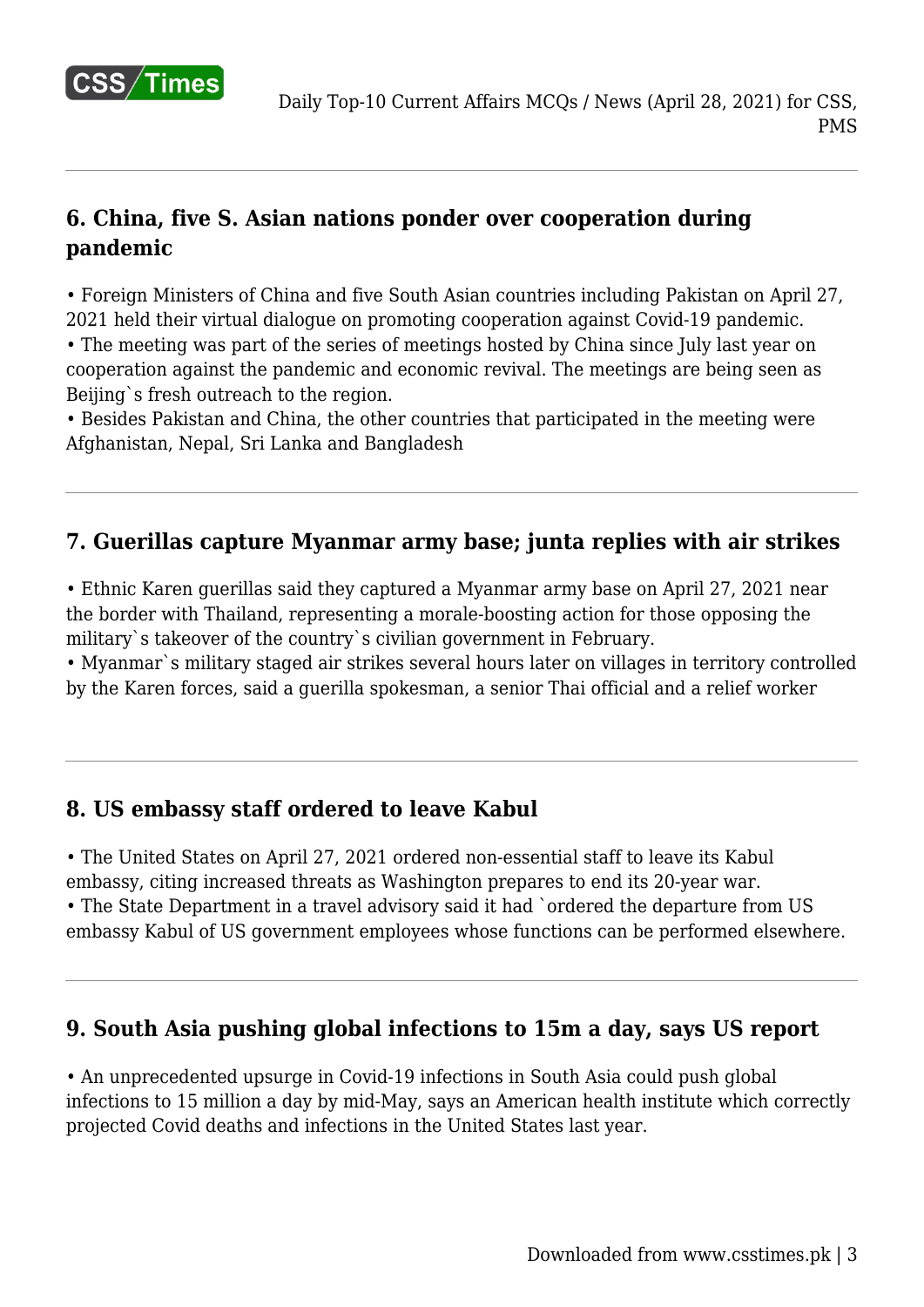

• `Our latest projections show that the number of infections driven by the surge in India and perhaps also driven by the surges in Bangladesh and Pakistan will be reaching 15 million a day globally, the University of Washington`s Institute for Health Metrics and Evaluations (IHME) said in its latest report on the pandemic and its impact

## **10. Russia fines Apple \$12m for `abusing` its position**

• Russia has imposed a \$12.1 million fine on Apple for `abusing` its dominant position in the market by giving preference to its own applications, a government regulator said on April 27, 2021.

• The move comes as Russia ratchets up pressure against Western tech companies, with authorities aiming to bring the Russian segment of the internet under state control.

## **Check our daily updated 's Complete Day by Day [Current Affairs Notes](https://www.csstimes.pk/category/csssubject/csscompulsorysubjects/currentaffairs/)**

#### **April 2021:**

- [Daily Top-10 Current Affairs MCQs / News \(April 30, 2021\) for CSS, PMS](https://www.csstimes.pk/current-affairs-mcqs-april-30-2021/)
- [Daily Top-10 Current Affairs MCQs / News \(April 29, 2021\) for CSS, PMS](https://www.csstimes.pk/current-affairs-mcqs-april-29-2021/)
- [Daily Top-10 Current Affairs MCQs / News \(April 28, 2021\) for CSS, PMS](https://www.csstimes.pk/current-affairs-mcqs-april-28-2021/)
- [Daily Top-10 Current Affairs MCQs / News \(April 27, 2021\) for CSS, PMS](https://www.csstimes.pk/current-affairs-mcqs-april-27-2021/)
- [Daily Top-10 Current Affairs MCQs / News \(April 26, 2021\) for CSS, PMS](https://www.csstimes.pk/current-affairs-mcqs-april-26-2021/)
- [Daily Top-10 Current Affairs MCQs / News \(April 25, 2021\) for CSS, PMS](https://www.csstimes.pk/current-affairs-mcqs-april-25-2021/)
- [Daily Top-10 Current Affairs MCQs / News \(April 24, 2021\) for CSS, PMS](https://www.csstimes.pk/current-affairs-mcqs-april-24-2021/)
- [Daily Top-10 Current Affairs MCQs / News \(April 23, 2021\) for CSS, PMS](https://www.csstimes.pk/current-affairs-mcqs-april-23-2021/)
- [Daily Top-10 Current Affairs MCQs / News \(April 22, 2021\) for CSS, PMS](https://www.csstimes.pk/current-affairs-mcqs-april-22-2021/)
- [Daily Top-10 Current Affairs MCQs / News \(April 21, 2021\) for CSS, PMS](https://www.csstimes.pk/current-affairs-mcqs-april-21-2021/)
- $\bullet$  1
- [2](https://www.csstimes.pk/current-affairs-mcqs-april-28-2021/?pdf=17134&lcp_page0=2#lcp_instance_0)
- [3](https://www.csstimes.pk/current-affairs-mcqs-april-28-2021/?pdf=17134&lcp_page0=3#lcp_instance_0)
- $\bullet$  [>>](https://www.csstimes.pk/current-affairs-mcqs-april-28-2021/?pdf=17134&lcp_page0=2#lcp_instance_0)

#### **March 2021:**

[Daily Top-10 Current Affairs MCQs / News \(March 30, 2021\) for CSS, PMS](https://www.csstimes.pk/current-affairs-mcqs-mar-30-2021/)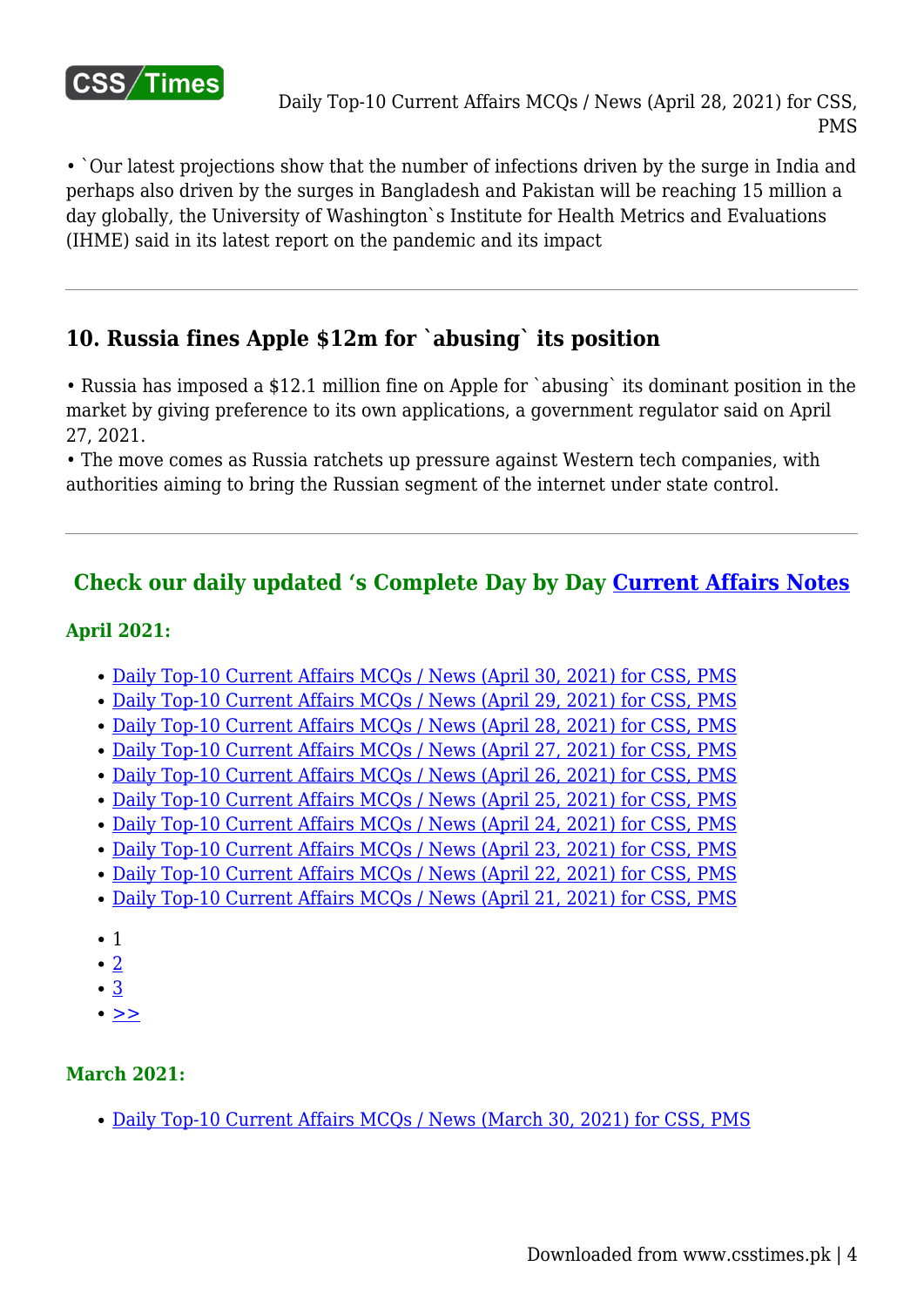

Daily Top-10 Current Affairs MCQs / News (April 28, 2021) for CSS, PMS

- [Daily Top-10 Current Affairs MCQs / News \(March 29, 2021\) for CSS, PMS](https://www.csstimes.pk/current-affairs-mcqs-mar-29-2021/)
- [Daily Top-10 Current Affairs MCQs / News \(March 28, 2021\) for CSS, PMS](https://www.csstimes.pk/current-affairs-mcqs-mar-28-2021/)
- [Daily Top-10 Current Affairs MCQs / News \(March 27, 2021\) for CSS, PMS](https://www.csstimes.pk/current-affairs-mcqs-mar-27-2021/)
- [Daily Top-10 Current Affairs MCQs / News \(March 26, 2021\) for CSS, PMS](https://www.csstimes.pk/current-affairs-mcqs-mar-26-2021/)
- [Daily Top-10 Current Affairs MCQs / News \(March 25, 2021\) for CSS, PMS](https://www.csstimes.pk/current-affairs-mcqs-mar-25-2021/)
- [Daily Top-10 Current Affairs MCQs / News \(March 24, 2021\) for CSS, PMS](https://www.csstimes.pk/current-affairs-mcqs-mar-24-2021/)
- [Daily Top-10 Current Affairs MCQs / News \(March 23, 2021\) for CSS, PMS](https://www.csstimes.pk/current-affairs-mcqs-mar-23-2021/)
- [Daily Top-10 Current Affairs MCQs / News \(March 22, 2021\) for CSS, PMS](https://www.csstimes.pk/current-affairs-mcqs-mar-22-2021/)
- [Daily Top-10 Current Affairs MCQs / News \(March 21, 2021\) for CSS, PMS](https://www.csstimes.pk/current-affairs-mcqs-mar-21-2021/)
- $\bullet$  1
- $\cdot$  [2](https://www.csstimes.pk/current-affairs-mcqs-april-28-2021/?pdf=17134&lcp_page0=2#lcp_instance_0)
- [3](https://www.csstimes.pk/current-affairs-mcqs-april-28-2021/?pdf=17134&lcp_page0=3#lcp_instance_0)
- $\bullet$  [4](https://www.csstimes.pk/current-affairs-mcqs-april-28-2021/?pdf=17134&lcp_page0=4#lcp_instance_0)
- $\bullet$  [>>](https://www.csstimes.pk/current-affairs-mcqs-april-28-2021/?pdf=17134&lcp_page0=2#lcp_instance_0)

#### **February 2021:**

- [Daily Top-10 Current Affairs MCQs / News \(February 28, 2021\) for CSS, PMS](https://www.csstimes.pk/current-affairs-mcqs-feb-28-2021/)
- [Daily Top-10 Current Affairs MCQs / News \(February 27, 2021\) for CSS, PMS](https://www.csstimes.pk/current-affairs-mcqs-feb-27-2021/)
- [Daily Top-10 Current Affairs MCQs / News \(February 26, 2021\) for CSS, PMS](https://www.csstimes.pk/current-affairs-mcqs-feb-26-2021/)
- [Daily Top-10 Current Affairs MCQs / News \(February 25, 2021\) for CSS, PMS](https://www.csstimes.pk/current-affairs-mcqs-feb-25-2021/)
- [Daily Top-10 Current Affairs MCQs / News \(February 24, 2021\) for CSS, PMS](https://www.csstimes.pk/daily-current-affairs-mcqs-feb-24-2021/)
- [Daily Top-10 Current Affairs MCQs / News \(February 23, 2021\) for CSS, PMS](https://www.csstimes.pk/daily-current-affairs-mcqs-feb-23-2021/)
- [Daily Top-10 Current Affairs MCQs / News \(February 22, 2021\) for CSS, PMS](https://www.csstimes.pk/daily-current-affairs-mcqs-feb-22-2021/)
- [Daily Top-10 Current Affairs MCQs / News \(February 21, 2021\) for CSS, PMS](https://www.csstimes.pk/daily-current-affairs-mcqs-feb-21-2021/)
- [Daily Top-10 Current Affairs MCQs / News \(February 20, 2021\) for CSS, PMS](https://www.csstimes.pk/daily-current-affairs-mcqs-feb-20-2021/)
- [Daily Top-10 Current Affairs MCQs / News \(February 19, 2021\) for CSS, PMS](https://www.csstimes.pk/daily-current-affairs-mcqs-feb-19-2021/)
- 1
- $\cdot$  [2](https://www.csstimes.pk/current-affairs-mcqs-april-28-2021/?pdf=17134&lcp_page0=2#lcp_instance_0)
- [3](https://www.csstimes.pk/current-affairs-mcqs-april-28-2021/?pdf=17134&lcp_page0=3#lcp_instance_0)
- $\bullet \geq$

#### **January 2021:**

- [Daily Top-10 Current Affairs MCQs / News \(January 31, 2021\) for CSS, PMS](https://www.csstimes.pk/daily-current-affairs-mcqs-jan-31-2021/)
- [Daily Top-10 Current Affairs MCQs / News \(January 30, 2021\) for CSS, PMS](https://www.csstimes.pk/daily-current-affairs-mcqs-jan-30-2021/)
- [Daily Top-10 Current Affairs MCQs / News \(January 29, 2021\) for CSS, PMS](https://www.csstimes.pk/daily-current-affairs-mcqs-jan-29-2021/)
- [Daily Top-10 Current Affairs MCQs / News \(January 28, 2021\) for CSS, PMS](https://www.csstimes.pk/current-affairs-mcqs-jan-28-2021/)